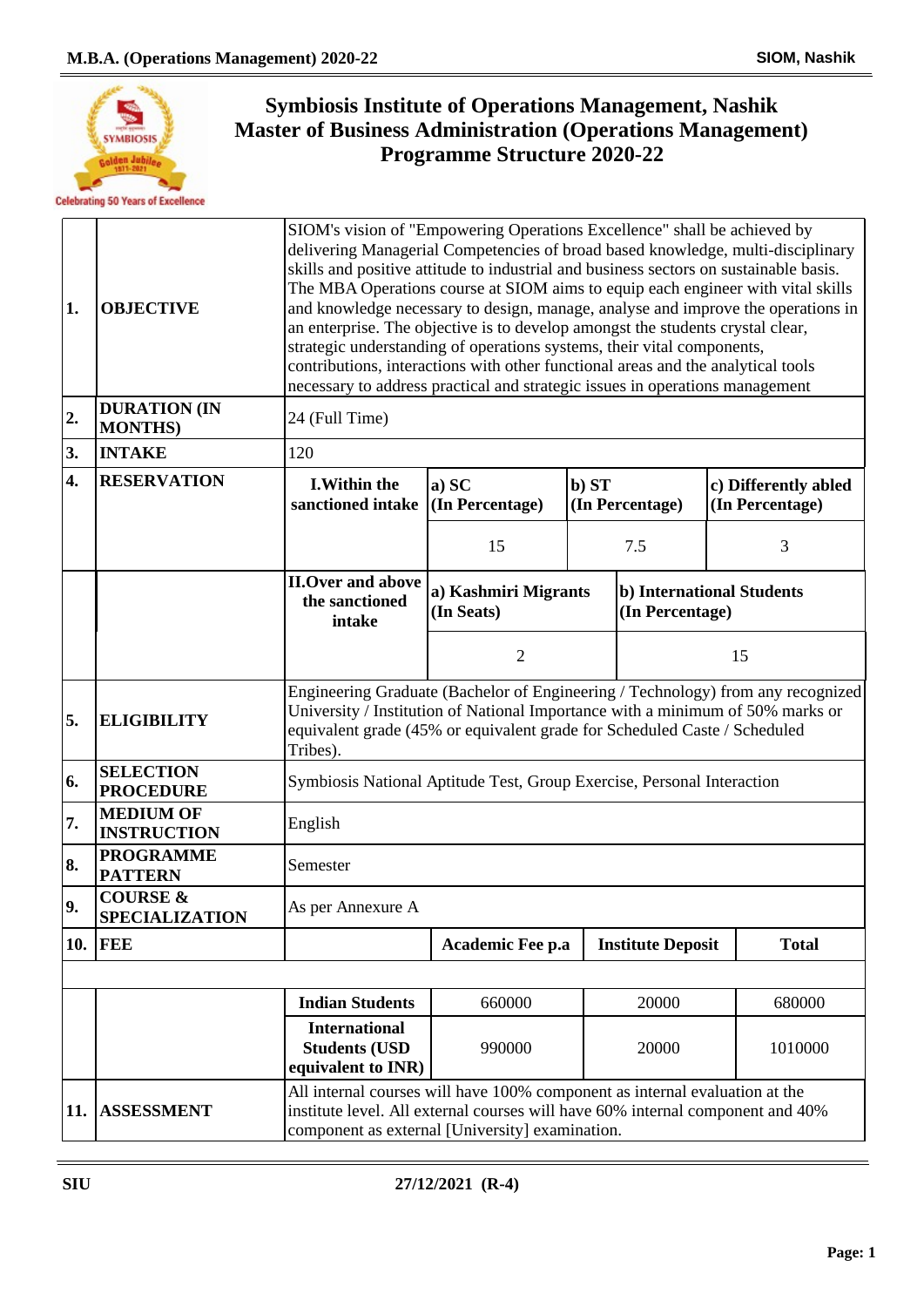| 12.                                       | <b>PASSING</b>                                                                                                                                                                                                                                                                                                                                                 | <b>STANDARD OF</b> |                                                 | The assessment of the student for each examination is done, based on relative<br>performance. Maximum Grade Point (GP) is 10 corresponding to O (Outstanding).<br>For all courses, a student is required to pass both internal and external examination<br>separately with a minimum Grade Point of 4 corresponding to Grade P. Students<br>securing less than 40% absolute marks in each head of passing will be declared<br>FAIL. The University awards a degree to the student who has achieved a minimum<br>CGPA of 4 out of maximum of 10 CGPA for the programme. |                                             |          |       |              |
|-------------------------------------------|----------------------------------------------------------------------------------------------------------------------------------------------------------------------------------------------------------------------------------------------------------------------------------------------------------------------------------------------------------------|--------------------|-------------------------------------------------|------------------------------------------------------------------------------------------------------------------------------------------------------------------------------------------------------------------------------------------------------------------------------------------------------------------------------------------------------------------------------------------------------------------------------------------------------------------------------------------------------------------------------------------------------------------------|---------------------------------------------|----------|-------|--------------|
|                                           | Master of Business Administration (Operations Management) degree will be<br><b>AWARD OF DEGREE/</b><br>awarded after taking into will be awarded at the end of semester IV examination by<br>13. DIPLOMA/<br>taking into consideration the performance of all semester examinations after<br><b>CERTIFICATE</b><br>obtaining minimum 4.00 CGPA out of 10 CGPA. |                    |                                                 |                                                                                                                                                                                                                                                                                                                                                                                                                                                                                                                                                                        |                                             |          |       |              |
|                                           |                                                                                                                                                                                                                                                                                                                                                                |                    | <b>14.  NATURE WISE DISTRIBUTION OF CREDITS</b> |                                                                                                                                                                                                                                                                                                                                                                                                                                                                                                                                                                        |                                             |          |       |              |
| <b>Generic</b><br><b>Semester</b><br>Core |                                                                                                                                                                                                                                                                                                                                                                | <b>Generic</b>     |                                                 |                                                                                                                                                                                                                                                                                                                                                                                                                                                                                                                                                                        | Specialization Specialization Open Elective |          |       |              |
|                                           |                                                                                                                                                                                                                                                                                                                                                                |                    | <b>Elective</b>                                 | Core                                                                                                                                                                                                                                                                                                                                                                                                                                                                                                                                                                   | <b>Elective</b>                             |          | Audit | <b>Total</b> |
|                                           |                                                                                                                                                                                                                                                                                                                                                                |                    |                                                 |                                                                                                                                                                                                                                                                                                                                                                                                                                                                                                                                                                        |                                             |          |       |              |
|                                           |                                                                                                                                                                                                                                                                                                                                                                | 28                 | $\Omega$                                        | $\Omega$                                                                                                                                                                                                                                                                                                                                                                                                                                                                                                                                                               | $\Omega$                                    | $\Omega$ | $1*$  | 28           |
|                                           | 2                                                                                                                                                                                                                                                                                                                                                              | 25                 | 4                                               | $\Omega$                                                                                                                                                                                                                                                                                                                                                                                                                                                                                                                                                               | $\Omega$                                    | 0        | 0     | 29           |
|                                           | 3                                                                                                                                                                                                                                                                                                                                                              | 25                 | 4                                               | $\Omega$                                                                                                                                                                                                                                                                                                                                                                                                                                                                                                                                                               | 0                                           | 0        | $2^*$ | 29           |
|                                           | 4                                                                                                                                                                                                                                                                                                                                                              | 8                  | 6                                               | $\Omega$                                                                                                                                                                                                                                                                                                                                                                                                                                                                                                                                                               | $\Omega$                                    | $\Omega$ | 0     | 14           |

\* Satisfactory completion of the non letter grade courses 'Integrated Disaster Management', 'Research Publication''Certificate in COVID-19 Care for the Community' is mandatory for award of degree.

The revised programme structure supersedes the previously approved programme structure dated 28/05/2021 for the programme.

> This Programme Structure is aligned with the norms laid down by the University and is approved by the Academic Council. Hereafter changes (if any) which conform to the policy on "Curriculum Development and Review" would be permissible, subject to revision of the Programme<br>Structure, following the specified processes.

> > Head - Academics

THIS IS SYSTEM GENERATED DOCUMENT AND REQUIRES NO SIGNATURE.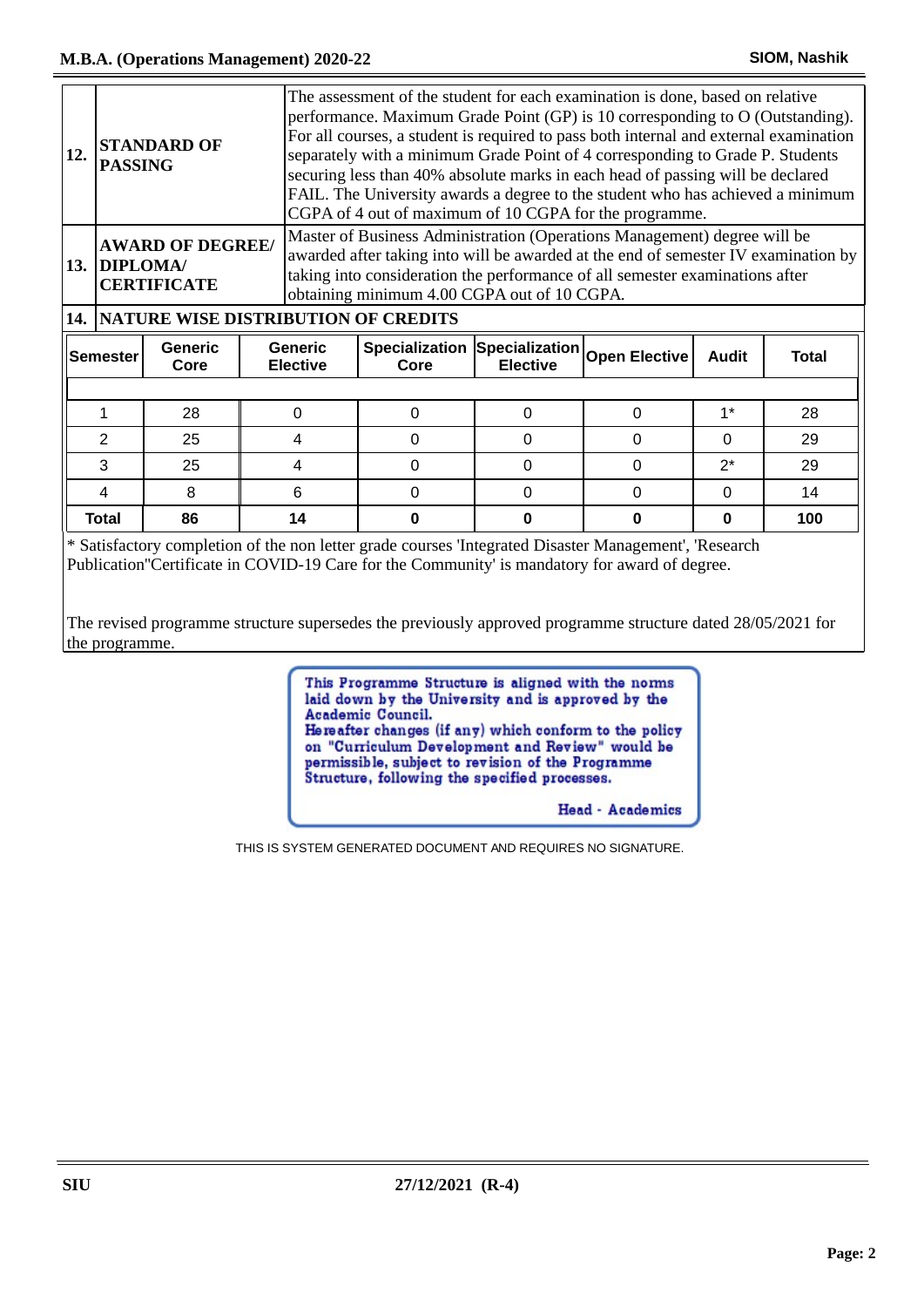

| <b>Annexure A</b> |  |
|-------------------|--|
|-------------------|--|

| Catalog<br><b>Course</b><br>Code | <b>Course</b><br>Code | <b>Course Title</b>                               | <b>Specialization</b>       | <b>Credit</b>  | <b>Internal</b><br><b>Marks</b> | <b>External</b><br><b>Marks</b> | <b>Total</b><br><b>Marks</b> |
|----------------------------------|-----------------------|---------------------------------------------------|-----------------------------|----------------|---------------------------------|---------------------------------|------------------------------|
|                                  |                       |                                                   | Semester: 1                 |                |                                 |                                 |                              |
|                                  |                       |                                                   | <b>Generic Core Courses</b> |                |                                 |                                 |                              |
| T2186                            |                       | 0207410101 Operations Management                  |                             | 3              | 90                              | 60                              | 150                          |
| T2862                            |                       | 0207410102 Business Statistics with R             |                             | 2              | 60                              | 40                              | 100                          |
| T2220                            |                       | 0207410103 Operations Research                    |                             | $\overline{2}$ | 60                              | 40                              | 100                          |
| T2827                            |                       | 0207410104 Supply Chain Management                |                             | $\overline{2}$ | 60                              | 40                              | 100                          |
| T2175                            | 0207410105            | <b>Procurement and Materials</b><br>Management    |                             | $\overline{2}$ | 60                              | 40                              | 100                          |
| T2114                            | 0207410106            | <b>Essentials of Marketing</b><br>Management      |                             | $\overline{2}$ | 60                              | 40                              | 100                          |
| T2279                            | 0207410107            | Organizational Behaviour                          |                             | 3              | 90                              | 60                              | 150                          |
| T2006                            |                       | 0207410108 Cost Accounting                        |                             | $\overline{2}$ | 60                              | 40                              | 100                          |
| T6069                            |                       | 0207410109 Economics for Managers                 |                             | 3              | 90                              | 60                              | 150                          |
| T3154                            |                       | 0207410110 Data Driven Decision Making            |                             | $\overline{2}$ | 100                             | 0                               | 100                          |
| T2004                            |                       | 0207410111 Financial Accounting                   |                             | 1              | 50                              | 0                               | 50                           |
| T2224                            |                       | 0207410112 Research Methodology                   |                             | 1              | 50                              | $\mathbf 0$                     | 50                           |
| T2240                            | 0207410113            | <b>Executive Business</b><br>Communication        |                             | 3              | 150                             | 0                               | 150                          |
| T4005                            | 0207410114            | <b>Integrated Disaster</b><br>Management *        |                             | 0              | $\Omega$                        | 0                               | Non Letter<br>Grade          |
|                                  |                       |                                                   | <b>Total</b>                | 28             | 980                             | 420                             | 1400                         |
|                                  |                       |                                                   |                             |                |                                 |                                 |                              |
|                                  |                       |                                                   | Semester: 2                 |                |                                 |                                 |                              |
|                                  |                       |                                                   | <b>Generic Core Courses</b> |                |                                 |                                 |                              |
| T2218                            |                       | 0207410201 Advanced Statistics                    |                             | $\overline{2}$ | 60                              | 40                              | 100                          |
| T2222                            | 0207410202            | <b>Advanced Operations</b><br>Research            |                             | $\overline{2}$ | 60                              | 40                              | 100                          |
| T2190                            | 0207410203            | Operations Planning and<br>Scheduling             |                             | $\overline{2}$ | 60                              | 40                              | 100                          |
| T2747                            | 0207410204            | Supply Chain Modeling and<br>Analytics            |                             | 3              | 90                              | 60                              | 150                          |
| T2036                            |                       | 0207410205   Financial Management                 |                             | 3              | 90                              | 60                              | 150                          |
| T2572                            |                       | 0207410206 Human Resource Management              |                             | $\overline{c}$ | 60                              | 40                              | 100                          |
| T2387                            |                       | 0207410207 Global Business Environment            |                             | $\overline{2}$ | 60                              | 40                              | 100                          |
| T2253                            |                       | 0207410208 Strategic Management                   |                             | $\overline{2}$ | 60                              | 40                              | 100                          |
| T2828                            | 0207410209 Six Sigma  |                                                   |                             | $\overline{2}$ | 100                             | 0                               | 100                          |
| T3153                            | 0207410210            | Advanced Data Driven Decision<br>Making           |                             | 1              | 50                              | $\mathbf 0$                     | 50                           |
| T2712                            | 0207410211            | Design Thinking                                   |                             | 1              | 50                              | $\mathbf 0$                     | 50                           |
| T2622                            |                       | 0207410212 Business Simulation                    |                             | $\overline{2}$ | 100                             | 0                               | 100                          |
| T2801                            | 0207410213            | <b>Corporate Social Responsibility</b><br>Project |                             | 1              | 50                              | $\pmb{0}$                       | 50                           |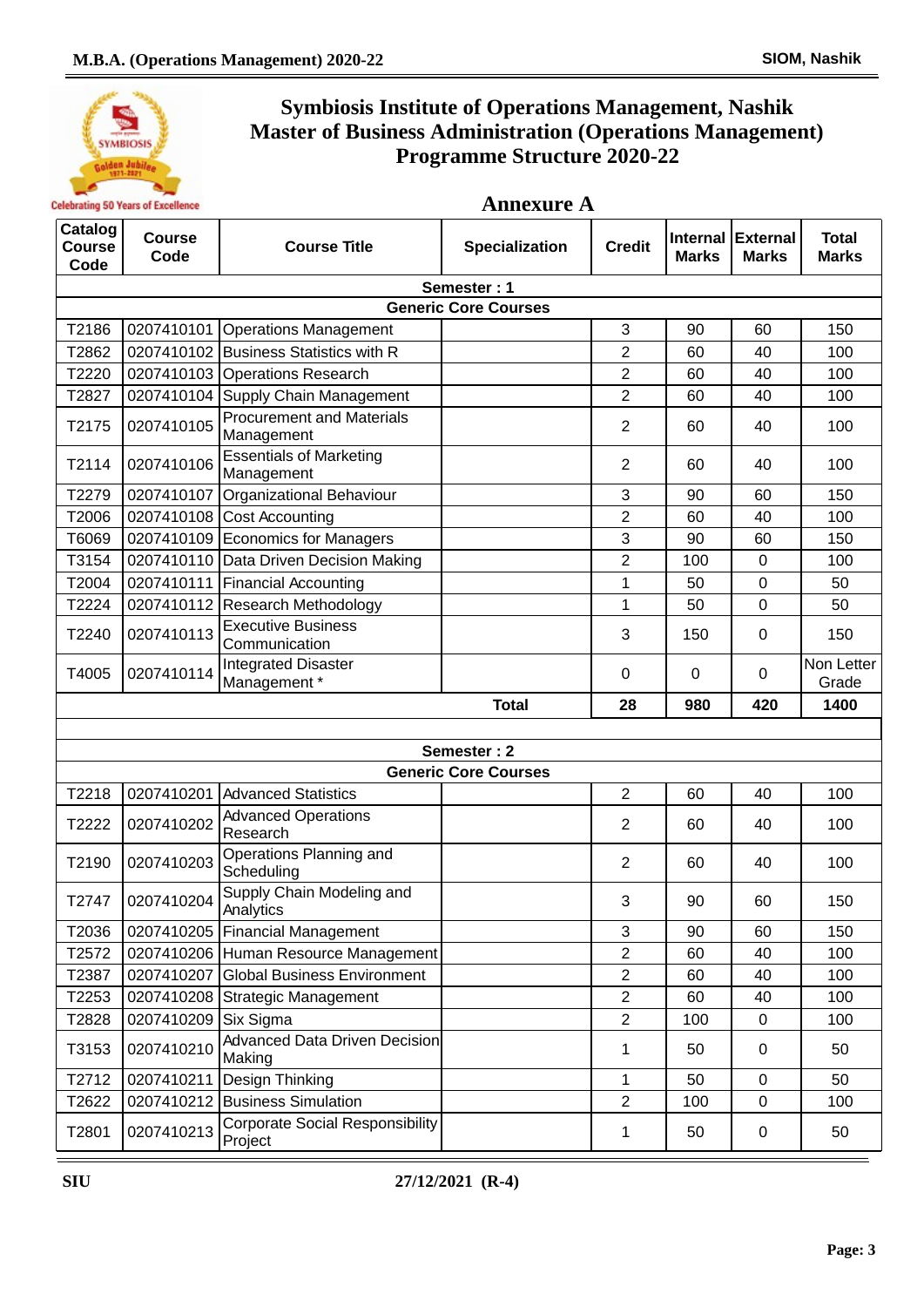

| <b>Annexure A</b><br><b>Celebrating 50 Years of Excellence</b> |                       |                                                                 |                                       |                |              |                            |                              |
|----------------------------------------------------------------|-----------------------|-----------------------------------------------------------------|---------------------------------------|----------------|--------------|----------------------------|------------------------------|
| Catalog<br><b>Course</b><br>Code                               | <b>Course</b><br>Code | <b>Course Title</b>                                             | Specialization                        | <b>Credit</b>  | <b>Marks</b> | Internal External<br>Marks | <b>Total</b><br><b>Marks</b> |
|                                                                |                       |                                                                 | <b>Total</b>                          | 25             | 890          | 360                        | 1250                         |
|                                                                |                       |                                                                 | <b>Generic Elective Courses Group</b> |                |              |                            |                              |
| T2353                                                          |                       | 0207410214 Entrepreneurship                                     |                                       | $\overline{2}$ | 60           | 40                         | 100                          |
| T2403                                                          | 0207410215            | <b>Business and Social Impact</b><br>Management                 |                                       | 2              | 60           | 40                         | 100                          |
| T2162                                                          |                       | 0207410216 Lean Management                                      |                                       | $\overline{2}$ | 60           | 40                         | 100                          |
| T2169                                                          | 0207410217            | Warehouse Management                                            |                                       | $\overline{2}$ | 60           | 40                         | 100                          |
| T2187                                                          | 0207410218            | <b>Service Operations</b><br>Management                         |                                       | $\overline{2}$ | 60           | 40                         | 100                          |
| T2804                                                          | 0207410219            | Project Based Learning - I                                      |                                       | $\overline{4}$ | 120          | 80                         | 200                          |
|                                                                |                       |                                                                 | <b>Total Required Credits</b>         | 4              | 120          | 80                         | 200                          |
|                                                                |                       |                                                                 |                                       |                |              |                            |                              |
|                                                                |                       |                                                                 | Semester: 3                           |                |              |                            |                              |
|                                                                |                       |                                                                 | <b>Generic Core Courses</b>           |                |              |                            |                              |
| T2189                                                          | 0207410301            | Operations Strategy and<br>Control                              |                                       | $\overline{2}$ | 60           | 40                         | 100                          |
| T2173                                                          | 0207410302            | International Logistics                                         |                                       | $\overline{2}$ | 60           | 40                         | 100                          |
| T2290                                                          | 0207410303            | Leadership and Capacity<br><b>Building</b>                      |                                       | $\overline{2}$ | 60           | 40                         | 100                          |
| TM2045                                                         | 0207410304            | <b>Blockchain Technology for</b><br>Operations & SCM            |                                       | $\overline{2}$ | 60           | 40                         | 100                          |
| T3079                                                          |                       | 0207410305 Business Analytics                                   |                                       | $\overline{2}$ | 60           | 40                         | 100                          |
| T3155                                                          | 0207410306            | <b>ERP-Business Process</b><br>Integration                      |                                       | 3              | 90           | 60                         | 150                          |
| T2623                                                          | 0207410307            | <b>Business Transformation and</b><br>Organizational Turnaround |                                       | $\overline{2}$ | 60           | 40                         | 100                          |
| T2748                                                          | 0207410308            | <b>Theory of Constraints</b>                                    |                                       | $\overline{2}$ | 100          | 0                          | 100                          |
| TM2047                                                         | 0207410309            | <b>Managing Digital</b><br>Transformation                       |                                       | $\overline{2}$ | 100          | 0                          | 100                          |
| T2905                                                          | 0207410310            | Summer Internship Project                                       |                                       | 5              | 250          | 0                          | 250                          |
| T2801                                                          | 0207410311            | <b>Corporate Social Responsibility</b><br>Project-II            |                                       | 1              | 50           | 0                          | 50                           |
| T0100                                                          |                       | 0207410312 Research Publication *                               |                                       | $\mathbf 0$    | $\mathbf 0$  | 0                          | Non Letter<br>Grade          |
| TH4272                                                         | 0207410329            | Certificate in COVID-19 Care<br>for the Community *             |                                       | 0              | $\mathbf 0$  | 0                          | Non Letter<br>Grade          |
|                                                                |                       |                                                                 | <b>Total</b>                          | 25             | 950          | 300                        | 1250                         |
|                                                                |                       |                                                                 | <b>Generic Elective Courses Group</b> |                |              |                            |                              |
| T2181                                                          |                       | 0207410313 Supply Chain Strategy                                |                                       | $\overline{2}$ | 60           | 40                         | 100                          |
| T2170                                                          |                       | 0207410314 Sustainable Supply Chain                             |                                       | $\overline{2}$ | 60           | 40                         | 100                          |
| T2118                                                          |                       | 0207410315 Consumer Behaviour                                   |                                       | $\mathbf{2}$   | 60           | 40                         | 100                          |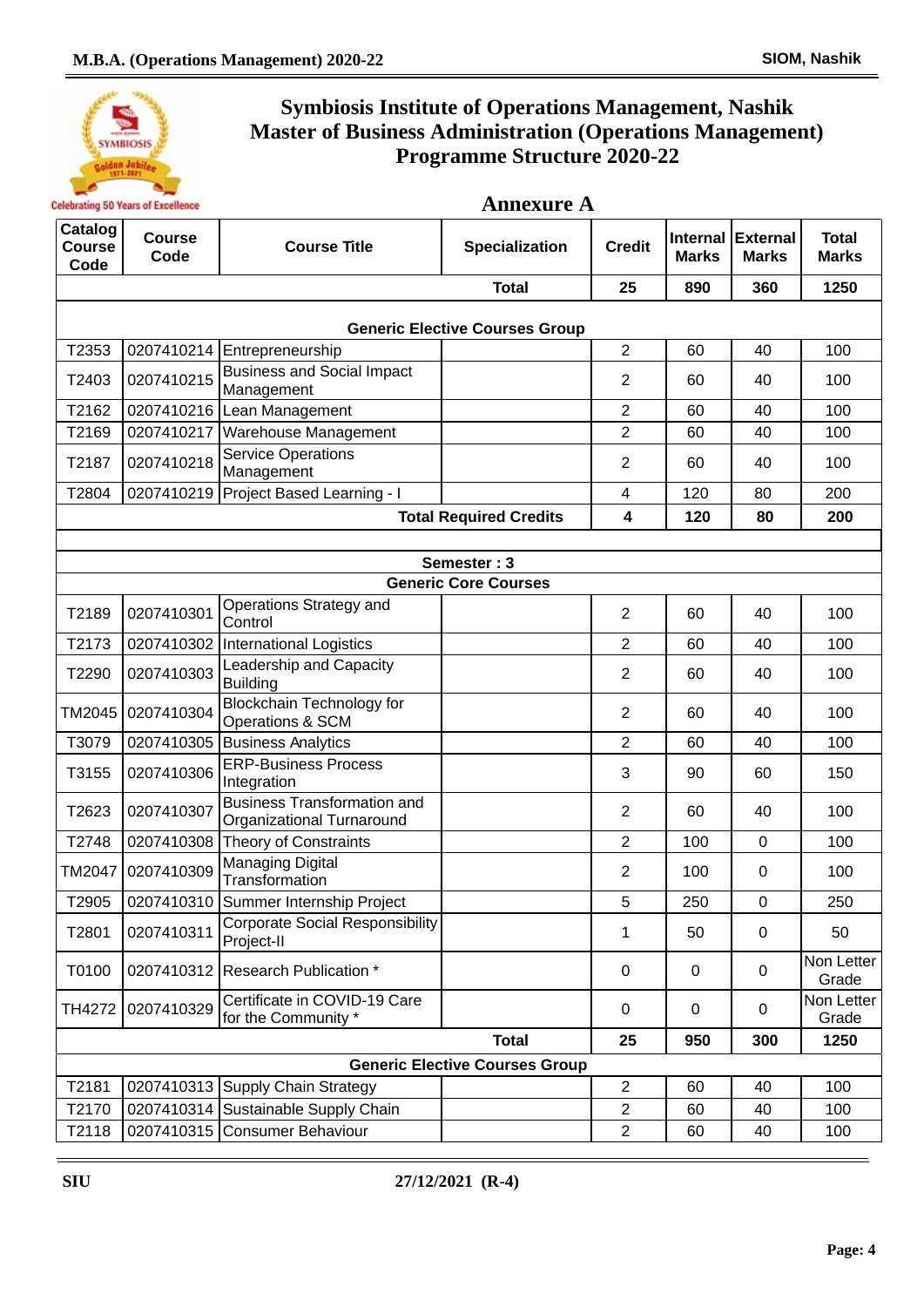

| Catalog<br><b>Course</b><br>Code | <b>Course</b><br>Code | <b>Course Title</b>                             | <b>Specialization</b>                 | <b>Credit</b>  | <b>Internal</b><br><b>Marks</b> | <b>External</b><br><b>Marks</b> | <b>Total</b><br><b>Marks</b> |  |  |
|----------------------------------|-----------------------|-------------------------------------------------|---------------------------------------|----------------|---------------------------------|---------------------------------|------------------------------|--|--|
| T2199                            | 0207410316            | Infrastructure Project<br>Management            |                                       | $\overline{2}$ | 60                              | 40                              | 100                          |  |  |
| T3160                            | 0207410317            | <b>IERP - SCM</b>                               |                                       | $\overline{2}$ | 60                              | 40                              | 100                          |  |  |
| T3082                            |                       | 0207410318   IT Consulting                      |                                       | $\overline{2}$ | 60                              | 40                              | 100                          |  |  |
| T2656                            |                       | 0207410319 Creativity and Problem Solving       |                                       | $\overline{2}$ | 60                              | 40                              | 100                          |  |  |
| T2194                            |                       | 0207410320 Project Quality Management           |                                       | $\overline{2}$ | 60                              | 40                              | 100                          |  |  |
| T2008                            | 0207410321            | Strategic Cost Management                       |                                       | $\overline{2}$ | 60                              | 40                              | 100                          |  |  |
| T2029                            | 0207410322            | <b>Operations in Financial</b><br>Services      |                                       | $\overline{2}$ | 60                              | 40                              | 100                          |  |  |
| T2856                            | 0207410323 Taxation   |                                                 |                                       | $\overline{2}$ | 60                              | 40                              | 100                          |  |  |
| T2575                            | 0207410324            | Organizational Development<br>and Change        |                                       | $\overline{2}$ | 60                              | 40                              | 100                          |  |  |
| T2686                            | 0207410325            | <b>Marketing Analytics</b>                      |                                       | $\overline{2}$ | 60                              | 40                              | 100                          |  |  |
| T2244                            |                       | 0207410326 Innovation Management                |                                       | $\overline{2}$ | 60                              | 40                              | 100                          |  |  |
| T2043                            | 0207410327            | Security Analysis and Portfolio<br>Management   |                                       | $\overline{2}$ | 60                              | 40                              | 100                          |  |  |
| T2804                            |                       | 0207410328 Project Based Learning - II          |                                       | 4              | 120                             | 80                              | 200                          |  |  |
|                                  |                       |                                                 | <b>Total Required Credits</b>         | 4              | 180                             | 120                             | 300                          |  |  |
|                                  |                       |                                                 |                                       |                |                                 |                                 |                              |  |  |
|                                  |                       |                                                 | Semester: 4                           |                |                                 |                                 |                              |  |  |
|                                  |                       |                                                 | <b>Generic Core Courses</b>           |                |                                 |                                 |                              |  |  |
| T3158                            |                       | 0207410401 E-Business Operations                |                                       | $\overline{2}$ | 60                              | 40                              | 100                          |  |  |
| T1140                            |                       | 0207410402 Legal Aspects of Business            |                                       | $\overline{2}$ | 60                              | 40                              | 100                          |  |  |
| T2804                            |                       | 0207410403 Six Sigma Project                    |                                       | 4              | 200                             | $\mathbf 0$                     | 200                          |  |  |
|                                  |                       |                                                 | <b>Total</b>                          | 8              | 320                             | 80                              | 400                          |  |  |
|                                  |                       |                                                 | <b>Generic Elective Courses Group</b> |                |                                 |                                 |                              |  |  |
| T3134                            | 0207410404            | Social Media and Web<br>Analytics               |                                       | 3              | 90                              | 60                              | 150                          |  |  |
| T2050                            | 0207410405            | <b>Trade Finance and FOREX</b><br>Management    |                                       | 3              | 90                              | 60                              | 150                          |  |  |
| T2752                            |                       | 0207410406   HR Scorecard and Analytics         |                                       | 3              | 90                              | 60                              | 150                          |  |  |
| T2057                            | 0207410407            | <b>Financial Econometrics</b>                   |                                       | 3              | 90                              | 60                              | 150                          |  |  |
| T2287                            |                       | 0207410408 Employment Related Laws              |                                       | $\sqrt{3}$     | 90                              | 60                              | 150                          |  |  |
| T2146                            |                       | 0207410409 Retail Management                    |                                       | 3              | 90                              | 60                              | 150                          |  |  |
| TE7651                           | 0207410410            | Smart Manufacturing and<br><b>Digital Twins</b> |                                       | 3              | 90                              | 60                              | 150                          |  |  |
| T2618                            | 0207410411            | <b>Project Management</b>                       |                                       | 3              | 90                              | 60                              | 150                          |  |  |
| TE7190                           |                       | 0207410412 Environmental Systems                |                                       | 3              | 90                              | 60                              | 150                          |  |  |
|                                  |                       |                                                 | <b>Total Required Credits</b>         | 6              | 180                             | 120                             | 300                          |  |  |
|                                  | <b>GIP</b>            |                                                 |                                       |                |                                 |                                 |                              |  |  |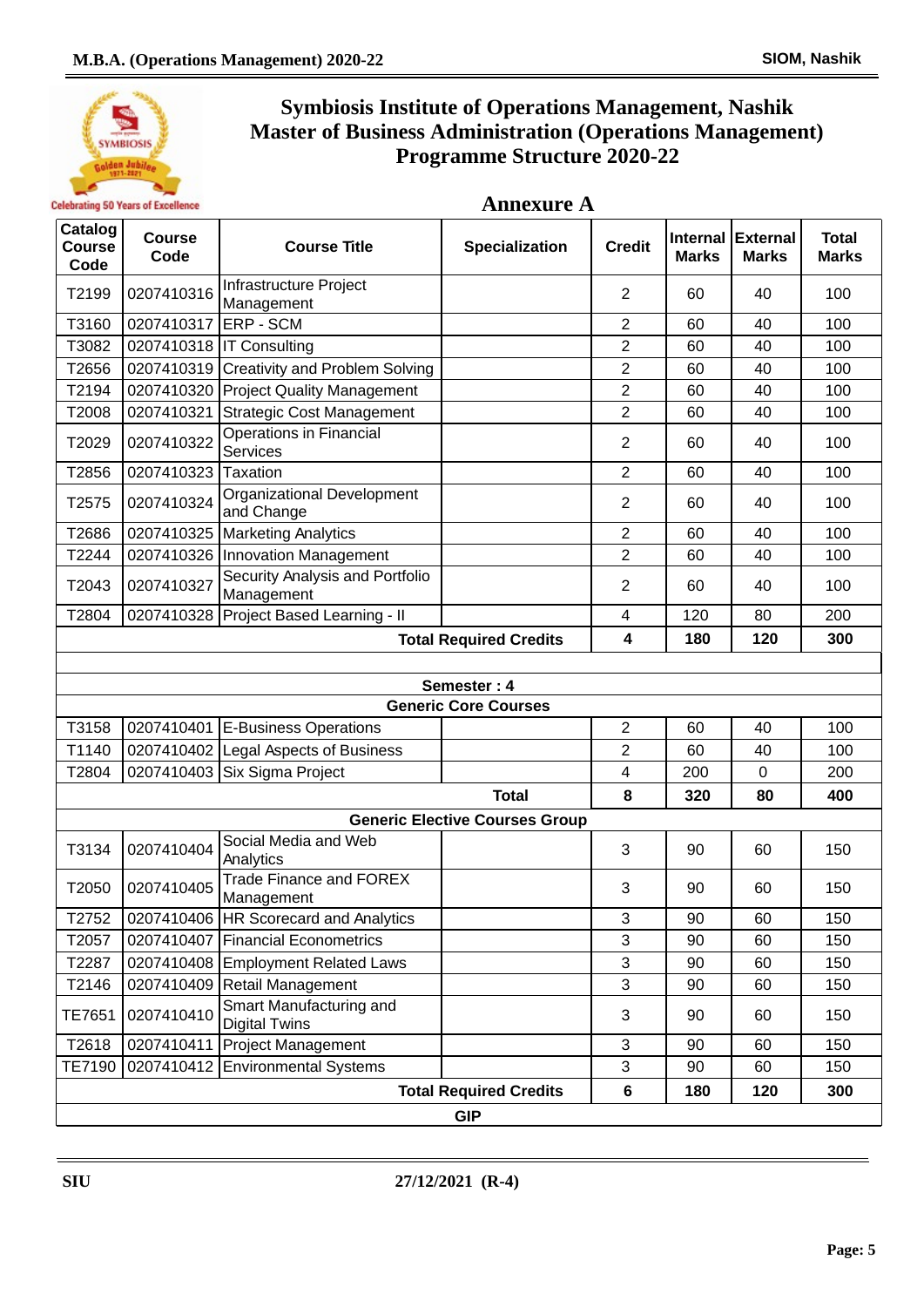

#### **Annexure A**

| ∣Catalog <sup>∣</sup><br><b>Course</b><br>Code | <b>Course</b><br>Code                                                                                | <b>Course Title</b>               | <b>Specialization</b> | <b>Credit</b> | <b>Marks</b> | Internal External<br><b>Marks</b> | <b>Total</b><br><b>Marks</b> |  |
|------------------------------------------------|------------------------------------------------------------------------------------------------------|-----------------------------------|-----------------------|---------------|--------------|-----------------------------------|------------------------------|--|
| G2014                                          | 0207410413                                                                                           | <b>Global Immersion Programme</b> |                       | 14            |              | 700                               | 700                          |  |
|                                                | Note: For students under Global Immersion Programme (0207410413), whole semester will be waived off. |                                   |                       |               |              |                                   |                              |  |